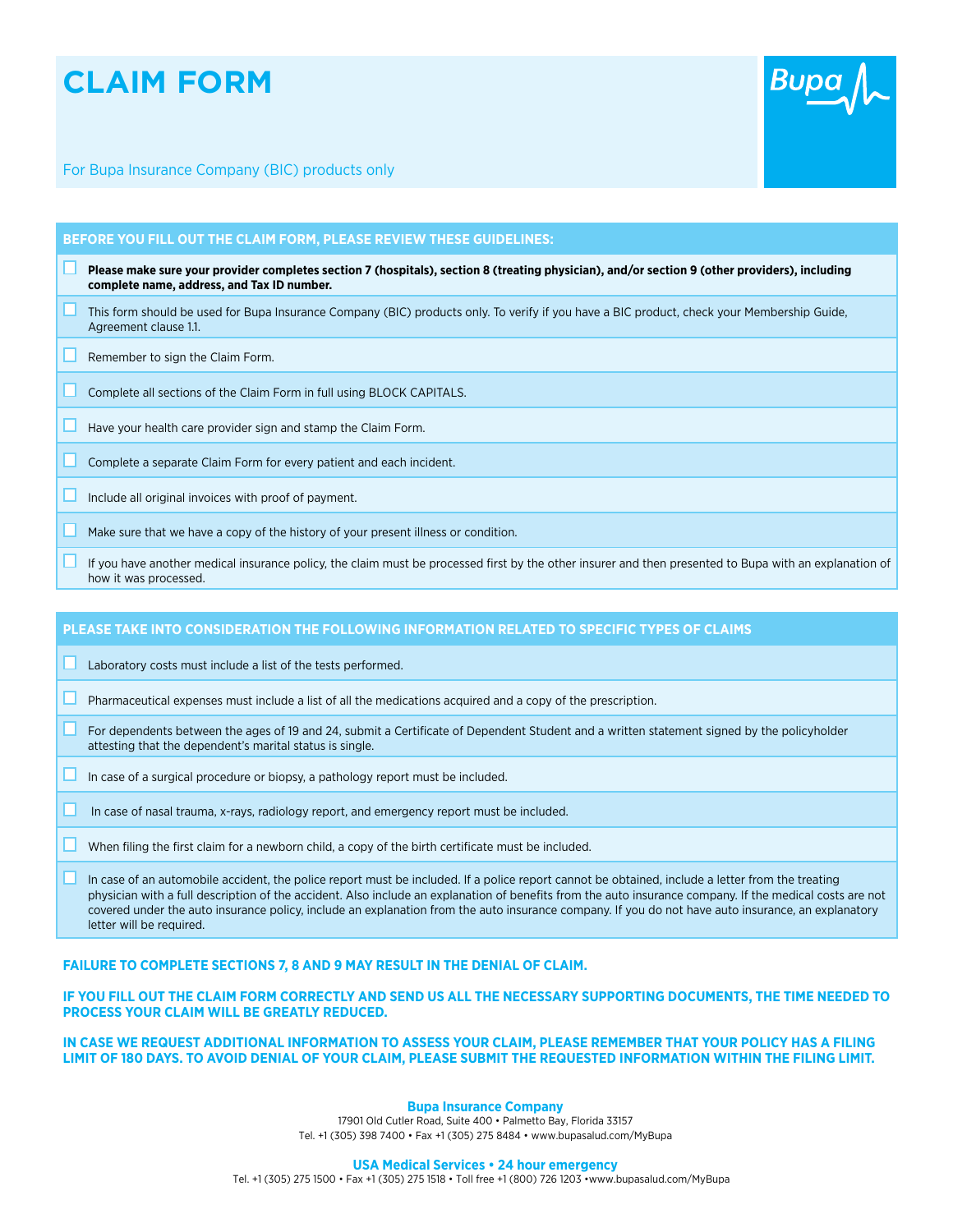| <b>1. POLICYHOLDER INFORMATION</b> |           |                |            |      |               |  |  |
|------------------------------------|-----------|----------------|------------|------|---------------|--|--|
| Full name                          | Last name | First name     |            | M.I. | Policy number |  |  |
| <b>DOB</b>                         | MM/DD/YY  | E-mail address |            |      |               |  |  |
| Address                            |           |                |            |      |               |  |  |
|                                    |           |                |            |      |               |  |  |
| Home phone                         |           |                | Work phone |      |               |  |  |
| Cell phone                         |           |                | Fax        |      |               |  |  |

## **2. CLAIM AGAINST OTHER INSURANCE COMPANY**

| In connection with this diagnosis, illness, or accident, have you made a claim, or are you making a claim against any other insurance company or benefit<br>plan?<br>Yes<br><b>No</b> |  |  |  |  |  |  |
|---------------------------------------------------------------------------------------------------------------------------------------------------------------------------------------|--|--|--|--|--|--|
| Name of company                                                                                                                                                                       |  |  |  |  |  |  |
|                                                                                                                                                                                       |  |  |  |  |  |  |

# **3. PREFERRED METHOD OF REIMBURSEMENT (PLEASE** √**)**

 $\Box$  Please send a check

**Please transfer the reimbursement to my bank account in the USA** 

 $\Box$  Please transfer the reimbursement to my bank account outside the USA

| <b>4. BANK ACCOUNT INFORMATION</b>                                                     |         |                |  |                               |                           |  |
|----------------------------------------------------------------------------------------|---------|----------------|--|-------------------------------|---------------------------|--|
| Account holder                                                                         |         |                |  |                               |                           |  |
| Checking                                                                               | Savings | Account number |  |                               |                           |  |
| Name of beneficiary bank                                                               |         |                |  | ABA number<br>(ACH transfers) | For banks in the USA only |  |
| Branch number                                                                          |         |                |  | SWIFT code                    | For banks outside the USA |  |
| Address and additional<br>information                                                  |         |                |  |                               |                           |  |
|                                                                                        |         |                |  |                               |                           |  |
| Final account (if any)                                                                 |         |                |  |                               |                           |  |
| Name                                                                                   |         |                |  | Account number                |                           |  |
| INTERMEDIARY BANK (PLEASE COMPLETE FOR TRANSFERS TO BENEFICIARY BANKS OUTSIDE THE USA) |         |                |  |                               |                           |  |
| Name of bank                                                                           |         |                |  | ABA / SWIFT /<br>Other        |                           |  |
| Address                                                                                |         |                |  | Account number                |                           |  |
|                                                                                        |         |                |  |                               |                           |  |
| <b>F. BATIFMT IMPABMATIAM.</b>                                                         |         |                |  |                               |                           |  |

| <b>5. PATIENT INFORMATION</b> |           |  |                           |      |            |              |
|-------------------------------|-----------|--|---------------------------|------|------------|--------------|
| Full name                     |           |  |                           |      | <b>DOB</b> |              |
|                               | Last name |  | First name                | M.I. |            | MM / DD / YY |
| Gender:                       | M         |  | Relation to policyholder: | Self | Spouse     | Child        |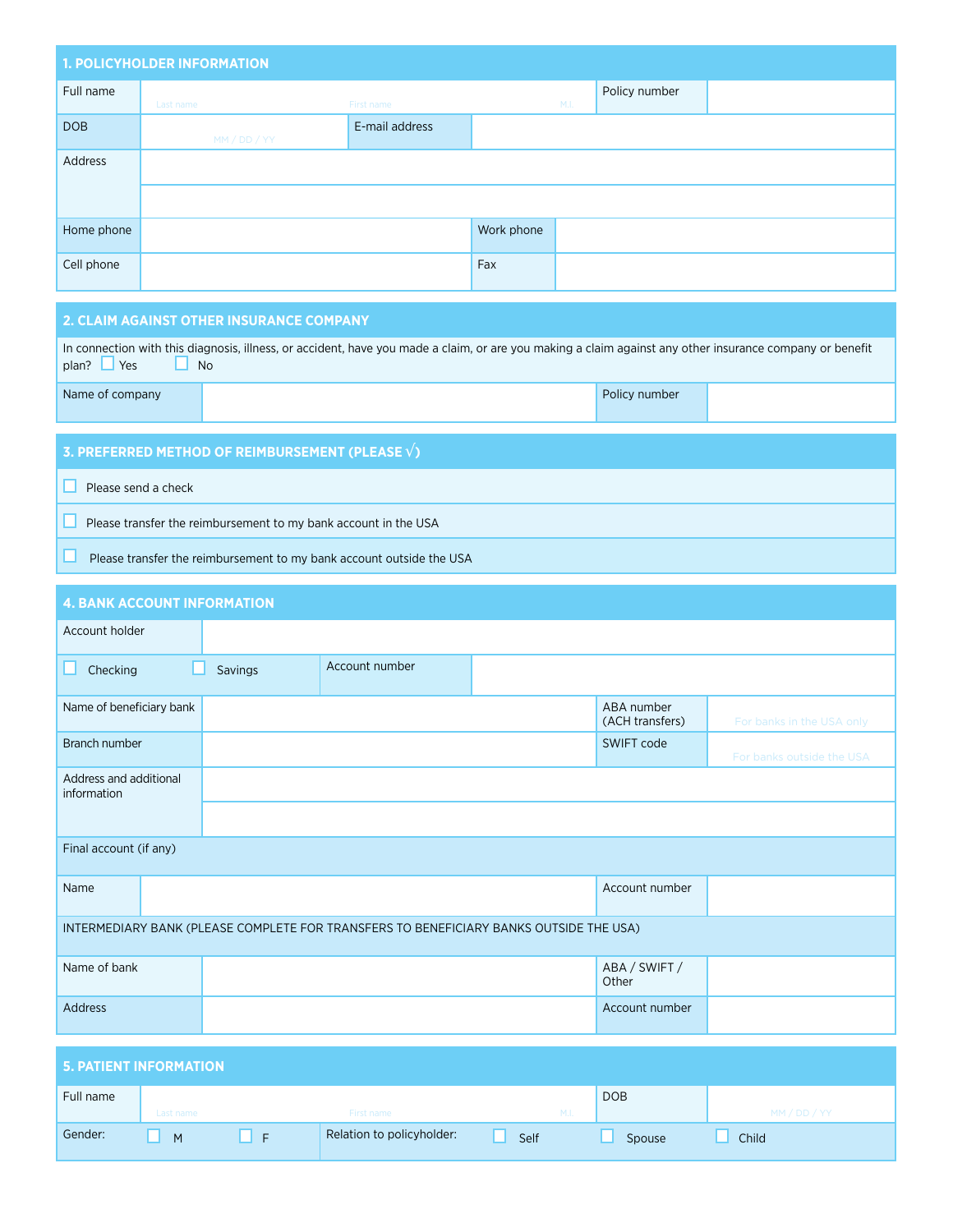| <b>6. DETAILS OF DIAGNOSIS, ILLNESS, OR ACCIDENT</b>                                                                                           |                                                                   |  |  |  |  |  |  |
|------------------------------------------------------------------------------------------------------------------------------------------------|-------------------------------------------------------------------|--|--|--|--|--|--|
|                                                                                                                                                | Is this claim resulting from an accident? $\Box$ Yes<br>$\Box$ No |  |  |  |  |  |  |
| If Yes, was the injury caused by the act or omission of a person other than then patient?<br><b>Yes</b><br>N <sub>o</sub>                      |                                                                   |  |  |  |  |  |  |
| Place of accident                                                                                                                              | Auto<br>Home<br>Work<br>Other:                                    |  |  |  |  |  |  |
| Diagnosis, nature of<br>illness, or type of accident                                                                                           |                                                                   |  |  |  |  |  |  |
|                                                                                                                                                |                                                                   |  |  |  |  |  |  |
| Date of first consultation for this<br>Date of first symptom<br>or accident<br>diagnosis, illness, or accident<br>MM / DD / YY<br>MM / DD / YY |                                                                   |  |  |  |  |  |  |
| When?<br>Have similar symptoms occurred previously?<br>Yes<br>Nο<br>MM / DD / YY                                                               |                                                                   |  |  |  |  |  |  |

| 7. IN CASE OF HOSPITALIZATION |      |              |               |              |  |  |  |
|-------------------------------|------|--------------|---------------|--------------|--|--|--|
| Name of hospital              |      |              | Tax ID number |              |  |  |  |
| Address                       |      |              |               |              |  |  |  |
| Period of hospitalization     | From | MM / DD / YY | To            | MM / DD / YY |  |  |  |

### **8. TO BE COMPLETED BY TREATING PHYSICIAN**

| I certify that the information provided in sections 6 and 7 is complete and correct to the best of my knowledge. |  |                                 |              |  |  |
|------------------------------------------------------------------------------------------------------------------|--|---------------------------------|--------------|--|--|
| Name of treating physician                                                                                       |  | Tax ID number                   |              |  |  |
| Address                                                                                                          |  |                                 |              |  |  |
| Signature and stamp                                                                                              |  | Date                            | MM / DD / YY |  |  |
|                                                                                                                  |  | Registration/<br>license number |              |  |  |
| E-mail                                                                                                           |  | Telephone                       |              |  |  |

| <b>9. OTHER PROVIDERS</b> |  |               |              |  |  |  |
|---------------------------|--|---------------|--------------|--|--|--|
| Name of provider          |  | Tax ID number |              |  |  |  |
| Address                   |  |               |              |  |  |  |
| Telephone                 |  | Date          | MM / DD / YY |  |  |  |

### **10. DETAILS OF THE SERVICE PROVIDED**

| Date of service                | Service provider | Description of service | Currency | Charges |  |
|--------------------------------|------------------|------------------------|----------|---------|--|
| MM / DD / YY                   |                  |                        |          |         |  |
| MM / DD / YY                   |                  |                        |          |         |  |
| MM/DD/YY                       |                  |                        |          |         |  |
| MM / DD / YY                   |                  |                        |          |         |  |
| MM/DD/YY                       |                  |                        |          |         |  |
| MM/DD/YY                       |                  |                        |          |         |  |
| MM/DD/YY                       |                  |                        |          |         |  |
| Total charges                  |                  |                        |          |         |  |
| Amount paid by the insured     |                  |                        |          |         |  |
| Amount paid by other insurance |                  |                        |          |         |  |
| Balance due to provider        |                  |                        |          |         |  |